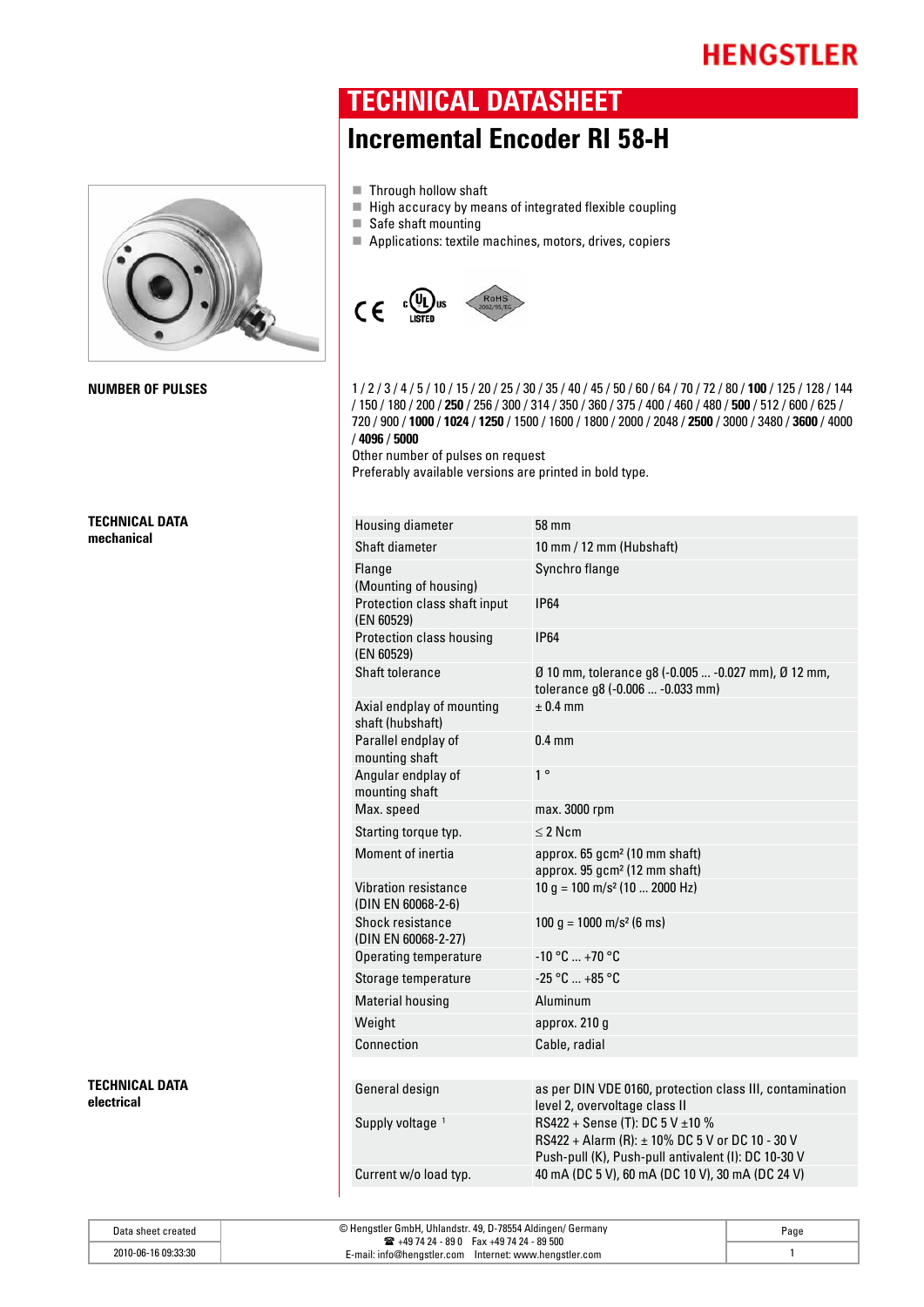**TECHNICAL DATASHEET**

# **Incremental Encoder RI 58-H**

| Max. pulse frequency        | RS422: 300 kHz<br>Push-pull: 200 kHz                                                                                                                                                                                                                                                                                          |
|-----------------------------|-------------------------------------------------------------------------------------------------------------------------------------------------------------------------------------------------------------------------------------------------------------------------------------------------------------------------------|
| Standard<br>output versions | RS422 + Alarm (R): A, B, N, $\overline{A}$ , $\overline{B}$ , $\overline{N}$ , Alarm<br>RS422 + Sense (T): A, B, N, $\overline{A}$ , $\overline{B}$ , $\overline{N}$ , Sense<br>Push-pull (K): A, B, N, Alarm<br>Push-pull complementary (I): A, B, N, $\overline{A}$ , $\overline{B}$ , $\overline{N}$ , $\overline{A}$ larm |
| Pulse width error           | $\pm$ max. 25 $^{\circ}$ electrical                                                                                                                                                                                                                                                                                           |
| Number of pulses            | 15000                                                                                                                                                                                                                                                                                                                         |
| Pulse shape                 | Square wave                                                                                                                                                                                                                                                                                                                   |
| Pulse duty factor           | 1:1                                                                                                                                                                                                                                                                                                                           |
|                             |                                                                                                                                                                                                                                                                                                                               |

<sup>1</sup> Pole protection with supply voltage DC 10 - 30 V

| <b>Connecting</b><br>cable<br>Colour | Lead n                 | <b>Output</b><br><b>RS422</b><br><b>T</b> and <b>R</b> | push-pull<br>K and I                |
|--------------------------------------|------------------------|--------------------------------------------------------|-------------------------------------|
| red                                  | $0.5$ mm <sup>2</sup>  | DC 5/10 - 30 V                                         | DC 10 - 30 V                        |
| red/yellow                           | $0.14$ mm <sup>2</sup> | Sense VCC                                              | Sense VCC                           |
| white                                | $0.14$ mm <sup>2</sup> | Channel A                                              | Channel A                           |
| white                                | $0.14$ mm <sup>2</sup> | Channel $\overline{A}$                                 | Channel $\overline{A}$ <sup>1</sup> |
| green/brown                          | $0.14$ mm <sup>2</sup> | <b>Channel B</b>                                       | <b>Channel B</b>                    |
| green/brown                          | $0.14$ mm $^{2}$       | Channel B                                              | Channel $\overline{B}$ <sup>1</sup> |
| vellow                               | $0.14$ mm <sup>2</sup> | <b>Channel N</b>                                       | <b>Channel N</b>                    |
| yellow/brown                         | $0.14$ mm $^{2}$       | Channel $\overline{N}$                                 | Channel $\overline{N}$ <sup>1</sup> |
| black                                | $0.5$ mm $2$           | GND                                                    | GND                                 |
| black/yellow                         | $0.14$ mm <sup>2</sup> | Alarm/Sense GND <sup>2</sup>                           | <b>Alarm</b>                        |
| screen $3$                           |                        | screen <sup>3</sup>                                    | screen <sup>3</sup>                 |

1 only push-pull complementary (I)

2 depending on ordering code

3 connected with encoder housing

**TECHNICAL DATA electrical (continued)**

**ELECTRICAL CONNECTIONS Cable PVC Connecting**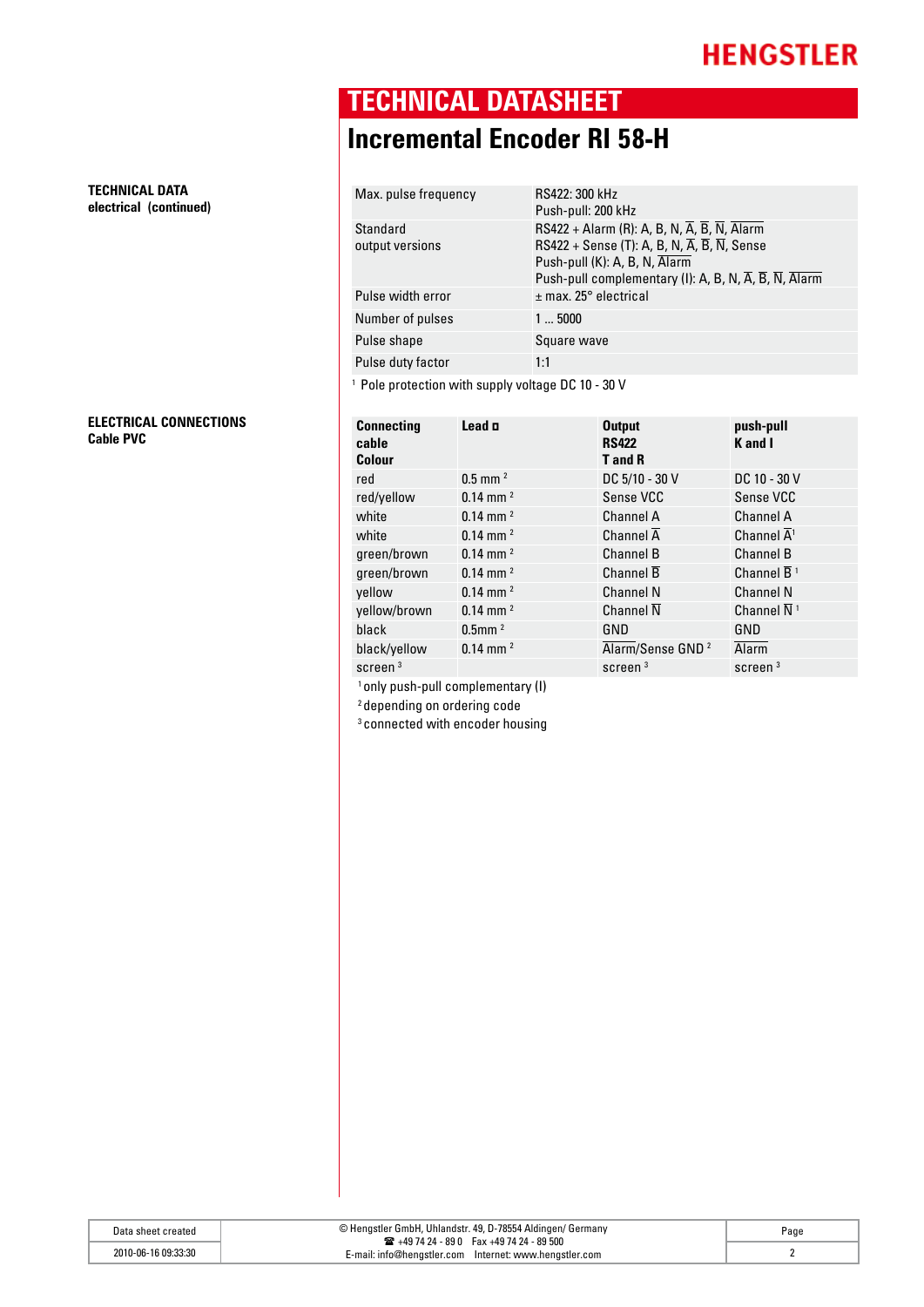### **TECHNICAL DATASHEET**

### **Incremental Encoder RI 58-H**

#### **DIMENSIONED DRAWINGS**





<1> value in brackets with version DC 10 - 30 V, RS422 <2> mounting thread M4x5

Cable bending radius R for flexible installation  $\geq 100$  mm Cable bending radius R for fixed installation  $\geq 40$  mm

Dimensions in mm

#### **ORDERING INFORMATION**

| Type          | Number of<br>pulses | Supply voltage<br>1.2                       | Flange, Protection, Shaft                                            | Output                                                                                          | Connection                 |
|---------------|---------------------|---------------------------------------------|----------------------------------------------------------------------|-------------------------------------------------------------------------------------------------|----------------------------|
|               |                     |                                             |                                                                      |                                                                                                 |                            |
| <b>RI58-H</b> | .5000               | ADC <sub>5</sub> V<br><b>E</b> DC 10 - 30 V | <b>S.32</b> Synchro, IP64, 10 mm<br><b>S.37</b> Synchro, IP64, 12 mm | <b>R</b> RS422+Alarm<br>$T$ RS422 + Sense<br><b>K</b> Push-pull<br>Push-pull complemen-<br>tary | <b>B</b> PVC cable, radial |

<sup>1</sup> DC 5 V: only with output "T", "R" available

<sup>2</sup> DC 10 - 30 V: only with output "K", "I", "R" available

| Data sheet created  | © Hengstler GmbH, Uhlandstr. 49, D-78554 Aldingen/ Germany<br>$\mathbf{R}$ +49 74 24 - 89 0 Fax +49 74 24 - 89 500 | Page |
|---------------------|--------------------------------------------------------------------------------------------------------------------|------|
| 2010-06-16 09:33:30 | E-mail: info@henɑstler.com<br>Internet: www.henastler.com                                                          |      |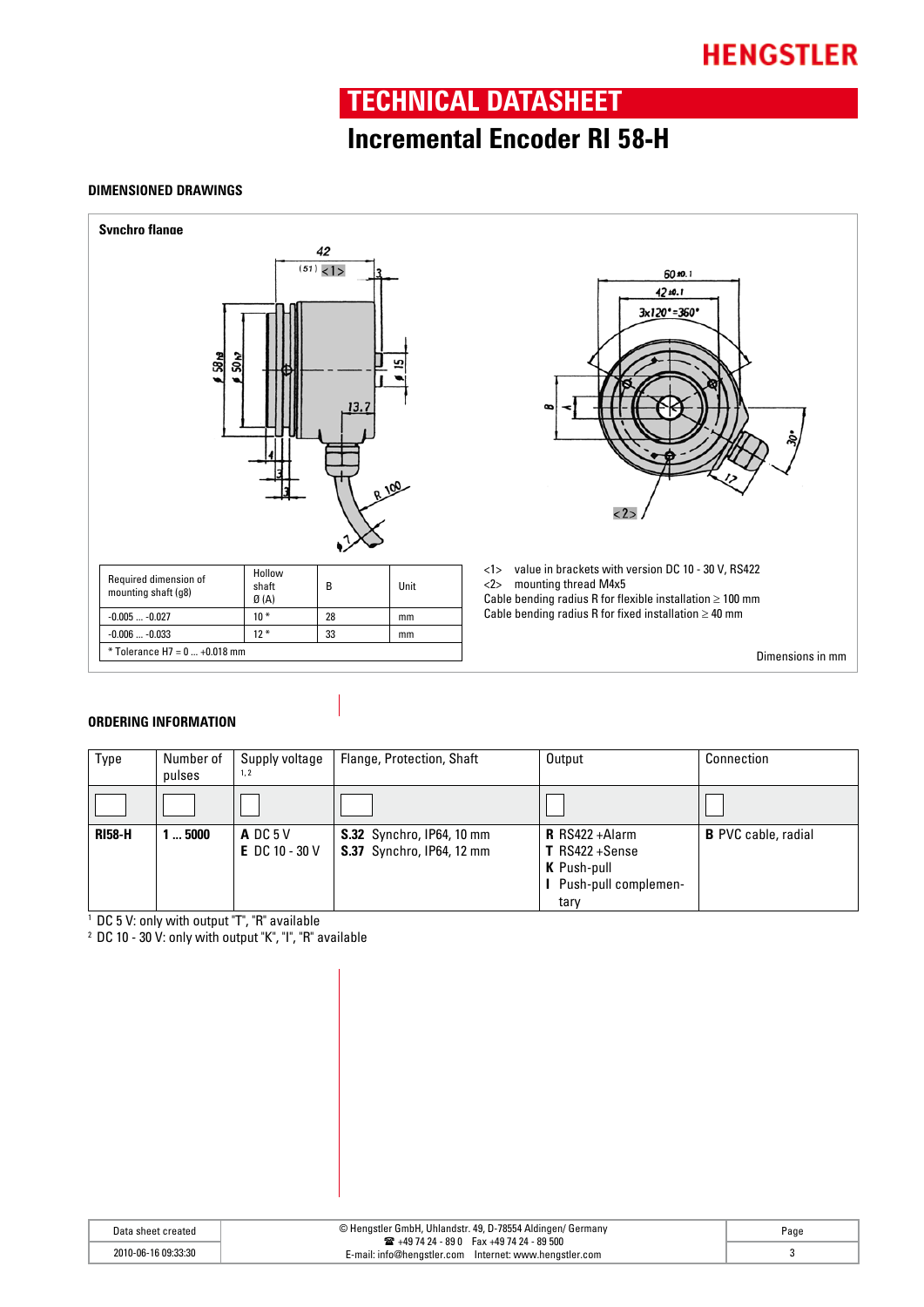## **TECHNICAL DATASHEET**

## **Incremental Encoder RI 58-H**

Versions with cable outlet (connection A, B, E or F) are available with various lengths of cable. To order your desired cable length, please add the respective code to the end of your ordering code. For variants with connector on cable end please add cable length code in between. Further cable lengths on request.

| Code                                  | <b>Cable length</b> |
|---------------------------------------|---------------------|
| without code                          | 1.5 <sub>m</sub>    |
| $-D0$                                 | 3 <sub>m</sub>      |
| $-F0$                                 | 5 <sub>m</sub>      |
| $-K0$                                 | 10 <sub>m</sub>     |
| $- P0$                                | 15 <sub>m</sub>     |
| $-U0$                                 | 20 <sub>m</sub>     |
| $-V0$                                 | 25 <sub>m</sub>     |
| Example:<br>Cable 3 m length:  B - D0 |                     |

Cable mit 3 m length and M23 connectorr, cw: ... B - D0 - I

| Data<br>sheet       | © Hengstler GmbH, Uhlandstr. 49, D-78554 Aldingen/ Germany<br>39 500 − 49 74 24 - 95 10 − 6 3 + 49 74 24 - 95 500 | Page |
|---------------------|-------------------------------------------------------------------------------------------------------------------|------|
| 2010-06-16 09:33:30 | Internet: www.henastler.com<br>:-mail: info@hengstler.com                                                         |      |

# **ORDERING INFORMATION**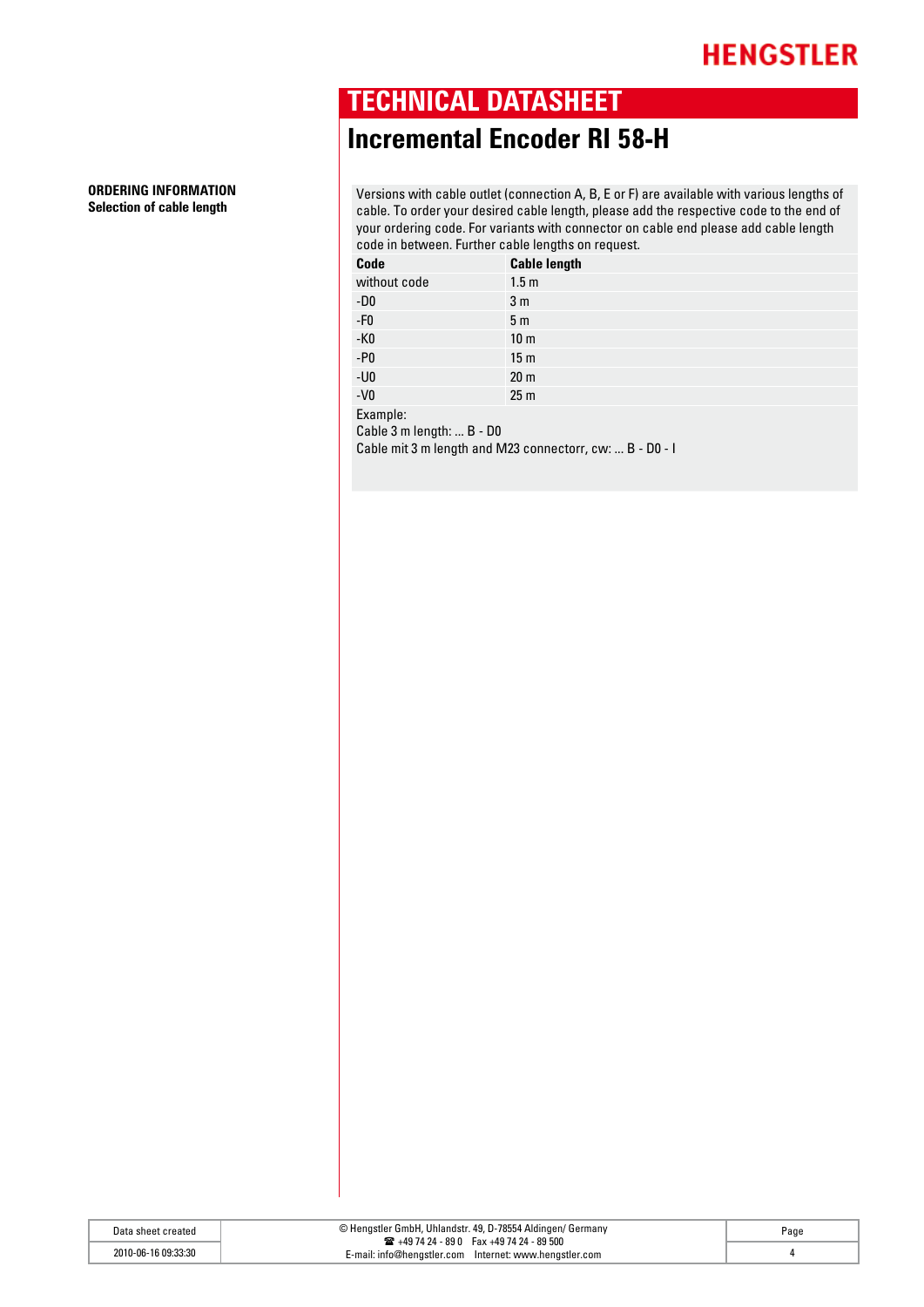### **TECHNICAL DATASHEET**

# **Incremental Encoder RI 58-H Accessories**

| MOUNTING |                                                                   | Ordering code |
|----------|-------------------------------------------------------------------|---------------|
|          | Clamping eccentric for synchro flange, d6,5 for M3 (set of three) | 0070655       |
|          | Hubshaft with tether as stator coupling                           | 531 162       |
|          |                                                                   |               |

| CONNECTORS | <b>Connector (socket) matching with encoder connector</b>                       | Ordering code |
|------------|---------------------------------------------------------------------------------|---------------|
|            | M23 (Conin), 12 pole, PG9, cw, mating connector for connection C/D/-1 3 539 202 |               |

| CONNECTORS | Coupling (socket) matching with encoder cable with connector                           | Ordering code |
|------------|----------------------------------------------------------------------------------------|---------------|
|            | M23 (Conin), 12 pole, cw, mating connector for connection -C (cable<br>plug 3 539 186) | 3 539 187     |
|            | M23 (VDW), 12 pole, cw, mating connector for connection -B (cable<br>plug 3 539 252)   | 3 539 304     |

| CONNECTORS | Connector (socket) matching with encoder cable with connector                         | Ordering code |
|------------|---------------------------------------------------------------------------------------|---------------|
|            | M23 (Conin), 12 pole, ccw, mating connector for connection G/H/-D/-H 3 539 229        |               |
|            | M23 (VDW), 12 pole, ccw, mating connector for connection -E (cable<br>plug 3 539 274) | 3 539 305     |

| Connecting cables with plug (socket) on one end                                         | Ordering code |
|-----------------------------------------------------------------------------------------|---------------|
| M23 (Conin), 12 pole, TPE cable, cw, mating connector for connection<br>$C/D/-1$ , 3 m  | 1 522 348     |
| M23 (Conin), 12 pole, TPE cable, cw, mating connector for connection<br>$C/D/-1$ , 5 m  | 1 522 349     |
| M23 (Conin), 12 pole, TPE cable, cw, mating connector for connection<br>$C/D/-1$ , 10 m | 1 522 350     |
| M23 (Conin), 12 pole, TPE cable, cw, mating connector for connection<br>$C/D/-1$ , 15 m | 1 522 454     |
| M23 (Conin), 12 pole, TPE cable, cw, mating connector for connection<br>$C/D/-1$ , 20 m | 1 522 456     |
| M23 (Conin), 12 pole, TPE cable, cw, mating connector for connection<br>$C/D/-1$ , 25 m | 1 522 457     |
| M23 (Conin), 12 pole, TPE cable, cw, mating connector for connection<br>$C/D/-1$ , 30 m | 1 522 464     |
| M23 (Conin), 12 pole, TPE cable, cw, mating connector for connection<br>$C/D/-1$ , 40 m | 1 522 643     |
| M23 (Conin), 12 pole, TPE cable, cw, mating connector for connection<br>$C/D/-1, 50 m$  | 1 522 793     |

#### Data sheet created © Hengstler GmbH, Uhlandstr. 49, D-78554 Aldingen/ Germany ( +49 74 24 - 89 0 Fax +49 74 24 - 89 500 E-mail: info@hengstler.com Internet: www.hengstler.com 2010-06-16 09:33:30 5 Page







#### **Connecting cables Connecting cables with plug (socket) on one end Ordering code**